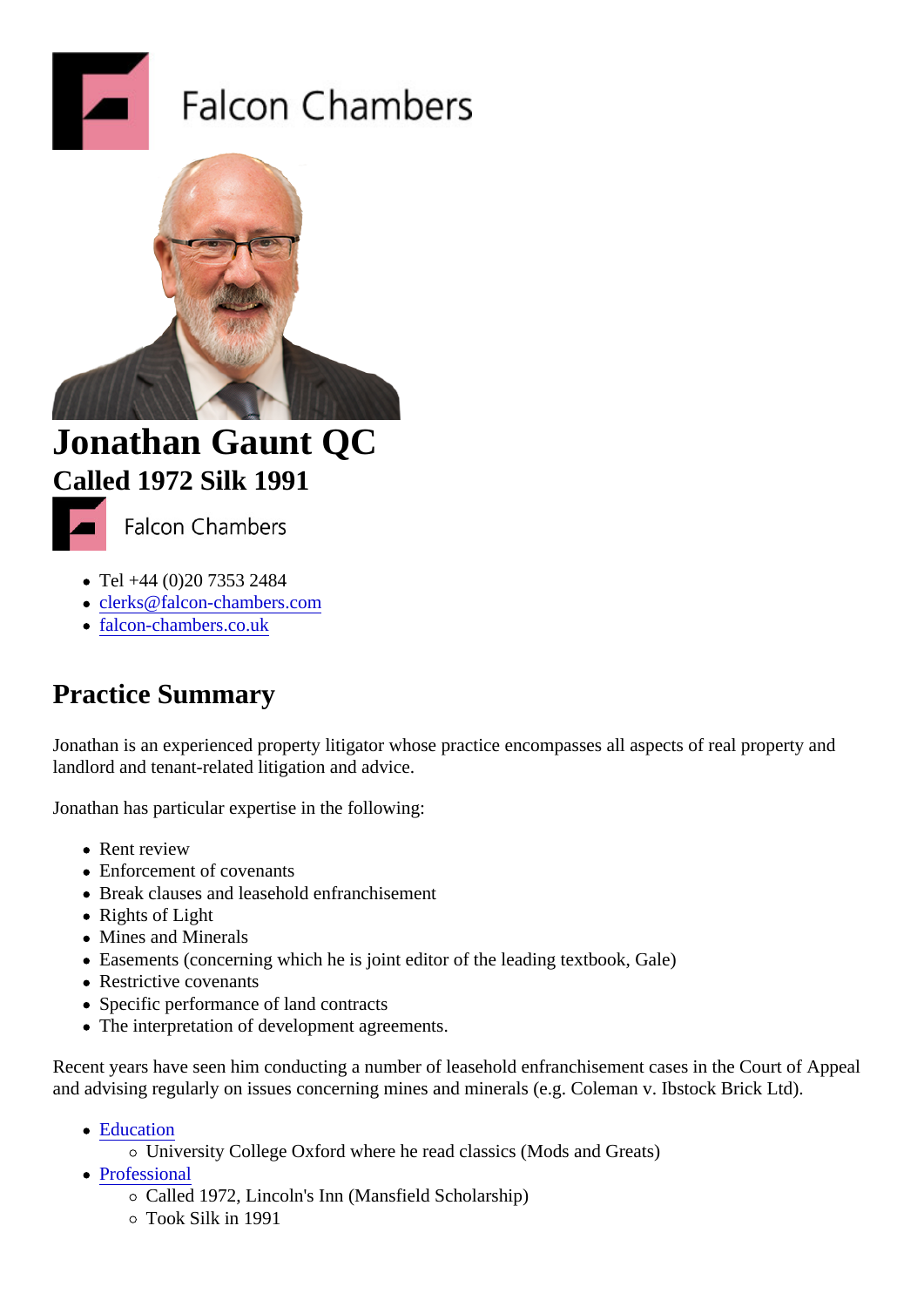- Past Chairman of the Property Bar Association
- Recent Cases
	- Co-op Bank v Hayes Freehold 2016] EWHC 2068 (Ch) (Implied term in Deed of release of Guarantor)
	- Winterburn v Bennett [2016] 2P&CR 11 (CA) (Right to park; prescription negatived by "vi")
	- Generator Developments v LIDL UK [2016] EWHC 814 (Ch) (Pallant v Morgan equity; constructive trust).
	- $\circ$  Airport Industrial Nominees v Heathrow Airport Ltd [2015] EWHC 3753 (Ch) (Parking rights at Heathrow Airport)
	- Kingston upon Hull City Council v Superstadium Management Co Ltd LTL 23/12/2015 (Alterations to sports hall)
	- $\circ$  Parmar v Upton [2015] EWCA Civ 795 (Boundaries Hedge and Ditch Presumption)
	- $\circ$  Safin (Fursecroft) v Badrig [2015] (Relief against Forfeiture)
	- West is West Distribution Ltd v Icon Film Distribution Ltd [2015] EWHC 838 (Comm) (Breach of film distribution agreement)
	- $\circ$  Davies v Davies [2015] (Proprietary Estoppel)
	- $\circ$  Regent Wealth v Wiggins [2014] L&TR 29 (collective enfranchisement)
	- Wood & Anor v Waddington [2014] EWHC 1358 (Ch)(rights of way, easements)
	- $\circ$  Dillard v F&C Commercial Property Holdings Ltd [2014] EWHC 1219 (QB)(the meaning and effect of a deed intended to regulate disputes in relation a party wall, and the distinction between an appeal properly so-called and a challenge to an award made without jurisdiction)
	- Telford Homes (Creekside) Limited v Ampurius Nu Homes Holdings Limited [2013] EWCA Civ 577 (CA)(Repudiatory Breach of Development Contract)
	- $\circ$  Kutchukian v Trustees of John Lyons Charity [2013] 1 WLR 2842 (CA)(Enfranchisement of Flats)
	- $\circ$  Lancashire Insurance Co Limited v MS Frontier Reinsurance Limited [2012] UKPC 42(Specific Performance – Rescission)
	- Lexgorge Limited v Howard de Walden Estates Limited 2012] 1 WLR 2884 (SC) Meaning of "house" in LRA 1967)
	- Berrisford v Mexfield Housing Corporation Limited [2011] 3 WLR 1091 (SC)(Uncertainty of Term of Lease)
	- Multiveste 226 BV v NI Summer Row Unitholder BV [2011] EWHC 2026 (Ch)(Damages for Breach of a Development Contract)
	- Glentree Estates Ltd v Favermead Ltd 2010] EWCA Civ 1473 (Estate Agents Commission)
	- London Tara Hotel Ltd v Kensington Close Hotel Ltd [2012] 1 EGLR 33 (CA) (Ch) (Right of way)
	- $\circ$  Star Energy v Bocado SA (2010) 3 WLR 654 (SC) (Damages for Trespass by underground oil extraction)
	- Fraser Islington Ltd v Hanover Trustee Co Ltd [2010] EWHC 1514 (Ch) (Specific Performance)
	- $\circ$  Grosvenor Estate Belgravia v Klaasmever 2010] UKUT 69 (LC) (Price for enfranchisement)
	- Bellway Homes Ltd v Beazer Homes Ltd 2011] EWCA Civ 15 (Shareholders Agreement)
	- $\circ$  Akzo Nobel UK Ltd v Arista Tubes Ltd [2010] EWCA Civ 28 (Break clause)
	- Van Dal Footwear Ltd v Ryman Ltd [2010] 1 WLR 2018 (Damages for disrepair)
	- Gregory Prospects (Halifax) Ltd v Tenpin Ltd [2009] EWHC 2639 (Ch) (Agreement for Lease)
	- Eastleigh BC v Town Quay Developments Ltd 2009] EWCA Civ 1021 (Term implied that consent not to be unreasonably withheld)
	- Ackerman v Lay [2008] EWCA Civ 1428 (Effect of notice under S.42 of LRH UDA 1993)
	- Sava v. SS Global Ltd 2008] EWCA Civ 1308 (adverse possession)
	- Town Quay Developments Ltd v. Eastleigh B. [2008] EWHC 1922 (Ch) (withholding consent)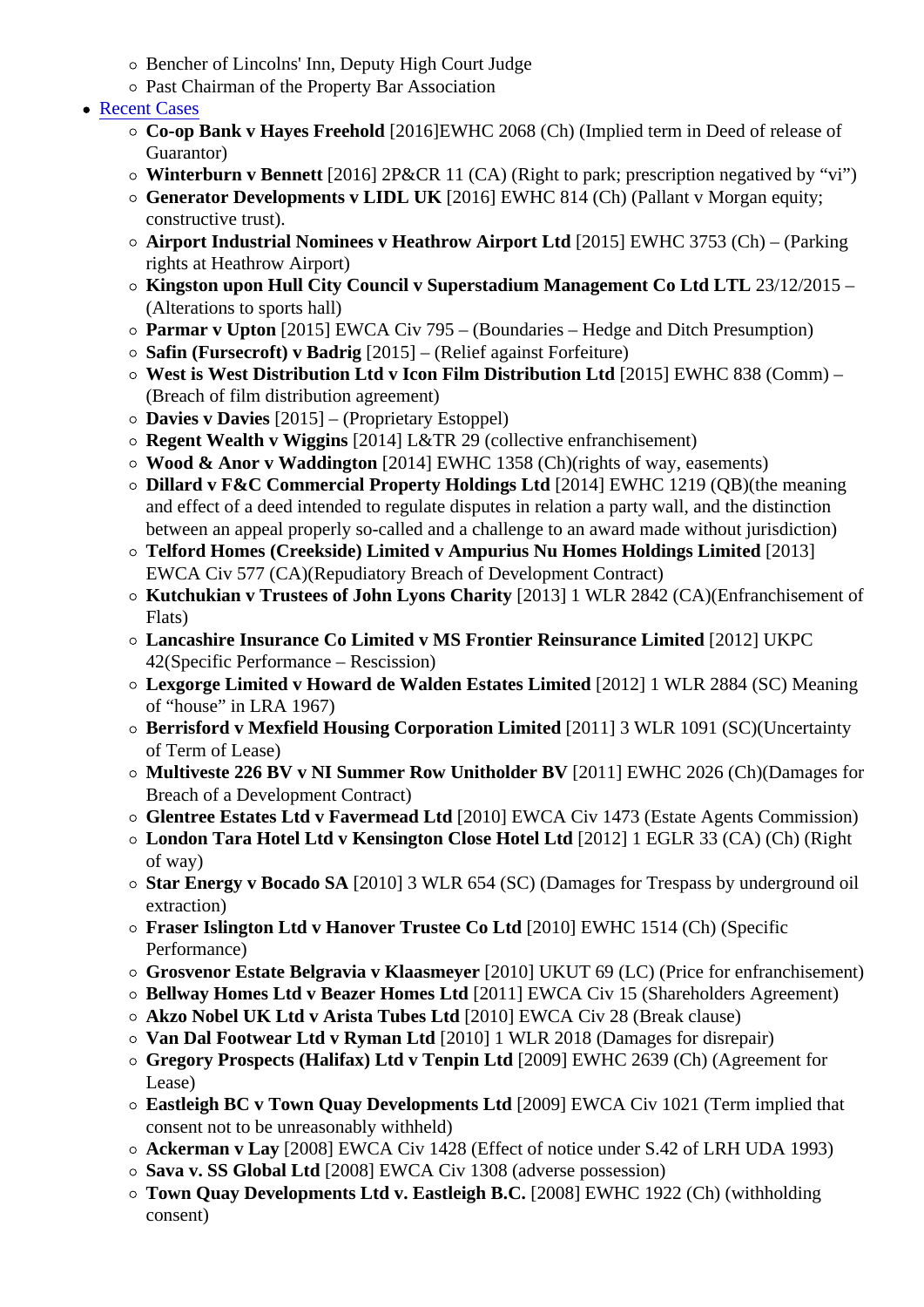- by mining)
- $\circ$  Coleman v. Ibstock Brick Ltd [2008] EWCA Civ 73 (mines and minerals)
- McDonalds Real Estate LLP v. Arundel Corpn. [2008] EWHC 377 (Ch) (rent review)
- $\circ$  Grosvenor Estate v. Regis Group Barclays) Ltd [2007] 3 EGLR 81 (enfranchisement price)
- $\circ$  Kensington Heights v. Campden Hill Development $\sharp$  2007] Ch 318 (CA) (LTA 1987)
- $\circ$  Cameron Ltd v. Rolls-Royce Pld  $2007$ ] EWHC 546 (Ch) (Lease or Licence)
- Ali v. Lane [2007] 1 EGLR 71 (CA) (boundary dispute)
- o National Grid Gas Ltd v. Lafarge Aggregates [2006] EWHC 2559 (Ch) (mining; compensation)
- Redwell Investments Ltd v. 1-3 Cuba Street Ltd [2005] EWCA Civ 1799 (conveyancing)
- Publications
	- o He was one of the editors of the Landlord and Tenant Volume of Halsbury's Laws of England (Vol 27), having re-written the sections on repairing covenants, rent and rent review for the 1994 Re-Issue.
	- Joint editor of the 19th Edition of Gale on Easements (2012).

## Published Comments

Jonathan Gaunt QC regularly represents clients in matters concerning rights of access, rent review and enforcement of covenants. He enjoys acting in tricky cases where legal definitions are scrutinised. He is held in high esteem by his instructing solicitors. Strengths: "He is a very safe pair of hands and very experienced in court." "When dealing with clients, his advice is very clear and it is top-drawe Chambers and Partners UK Guide 2022 (Real Estate Litigation)

Jonathan Gaunt QC is an experienced property advocate with a broad-based rural practice. His caseload covers such diverse topics as mineral rights, easements and landlord and tenant matters. Strengths: "He is outstanding at easements - he is a specialist on the subject." Chamber UK Guide 2022 (Agriculture & Rural Affairs)

Jonathan Gaunt QC is singled out as a "formidable opponent with an encyclopedic knowledge of property law"Who's Who Legal UK Bar Report 2022

"An experienced property advocate with a broad-based rural practice. His caseload covers such disparate topics as mineral rights, easements and landlord and tenant matters. Strengths: 'Immensely experienced and brings an air of calm authority to proceedings.' Recent work: Represented a husband and wife in a proprietary estoppel claim brought by their daughter. The case concerned a family farmChambers UK Guide 2019 (Agriculture & Rural Affairs)

Regularly represents clients in matters concerning enfranchisement, rent review and enforcement of covenants. He enjoys acting in tricky cases where legal definitions are scrutinised. He is held in high esteem by his instructing solicitors. Strengths: "He gives authoritative, clear advice on difficult issues, and he has an excellent command of his brief." "Takes a very clinical approach to legal aspects which are often complex." "He commands great authority and gets on well with clients, providing very clear advice and guid**ance**nbers and Partners UK Guide 2021 (Real Estate Litigation)

An experienced property advocate with a broad-based rural practice. His caseload covers such diverse topics as mineral rights, easements and landlord and tenant matters. Strengths: "He has a reputation for being very good on historic issues that come up in the context of agricultural affairs."Chambers and Partners Guide 2021 (Agriculture & Rural Affairs)

Regularly represents clients in matters concerning enfranchisement, rent review and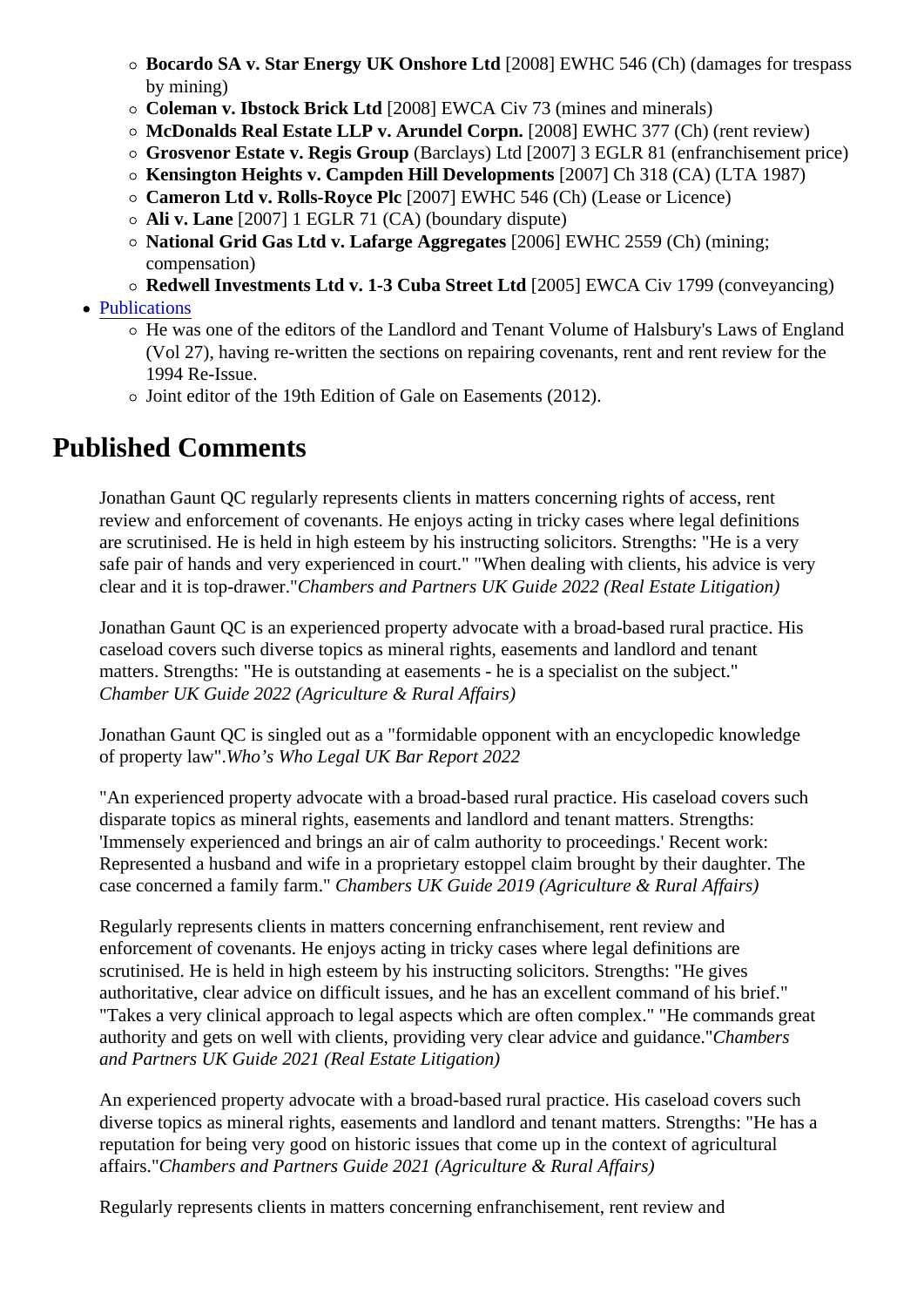enforcement of covenants. He enjoys acting in tricky cases where legal definitions are scrutinised. He is held in high esteem by his instructing solicitors. Strengths: "He brings immense experience to the support he provides, offers authoritative, clear advice on difficult issues and has an excellent command of his brief." "A leader in the common law world on the creation and interpretation of easements*Chambers and Partners UK Guide 2020 (Real Estate Litigation)*

"very highly regarded" and described by peers as an "encyclopaedia" on real estate law. He has considerable experience in rent review, break clauses, and landlord and tenant issues. *Who's Who Legal UK Bar 2019 Guide* 

"Regularly represents clients in matters concerning enfranchisement, rent review and enforcement of covenants. He enjoys acting in tricky cases where legal definitions are scrutinised. Strengths: 'An authoritative and widely respected expert in a wide variety of property matters.' 'Has a great ability to simplify complex issues.' Recent work: Acted in Signature of St Albans v Wragg, a case considering the enforcement of restrictive covenants". *Chambers UK Guide 2019 (Real Estate Litigation)*

"An excellent barrister and very much a leader in his field."*Legal 500 2018 (Property Litigation)*

"A real heavyweight in the market, prepared to get stuck into cases."*Legal 500 2018 (Agriculture)* 

"Regularly represents clients in matters concerning enfranchisement, rent review and enforcement of covenants. Strengths: 'He's terribly good at writing opinions, is very quick at turning around papers and is ruthless in court.' 'He is obviously very knowledgeable: when it comes to easements he wrote the book.' Recent work: Acted for Generator Developments in a case against LIDL supermarket concerning whether a constructive trust was created following a failed joint venture for the acquisition of land for development." *Chambers UK Guide 2018 (Real Estate Litigation)*

"An experienced property advocate with a broad based rural practice. His expertise covers such disparate topics as mineral rights, easements and landlord and tenant matters. Strengths: 'A very effective advocate who is very knowledgeable on all aspects of property law.' Recent work: Acted in the long running estoppel case of Davies v Davies, which concerned a family farm." *Chambers UK Guide 2018 (Agriculture & Rural Affairs)*

"Very thorough, but also cuts to the chase".*Legal 500, 2017 (Property Litigation)*

"Very impressive – at the top of his game".*Legal 500, 2017 (Agriculture)*

"Regularly represents clients in matters concerning enfranchisement, rent review and enforcement of covenants. Strengths: 'He is a true heavyweight.' 'At trial, I felt completely in safe hands. It was almost like he didn't need to speak. He never made me feel stressed and he very much had the ear of the court.' Recent work: Acted in a case involving a boundary dispute between two neighbours which concerned the implications of the hedge and ditch rule." *Chambers UK Guide 2017 (Real Estate Litigation)*

"Highly regarded silk with a well-developed real property practice covering issues such as restrictive covenants and easements. He also regularly acts in disputes between landlords and tenants, and tackles rural property cases more generally. Strengths: 'He is a true heavyweight.' 'He has an absolutely fantastic grasp of the law, and is particularly good on rights of way and covenant issues.' Recent work: Acted for the defendants in the high-profile proprietary estoppel case of Davies v Davies." *Chambers UK Guide 2017 (Agriculture & Rural Affairs)*